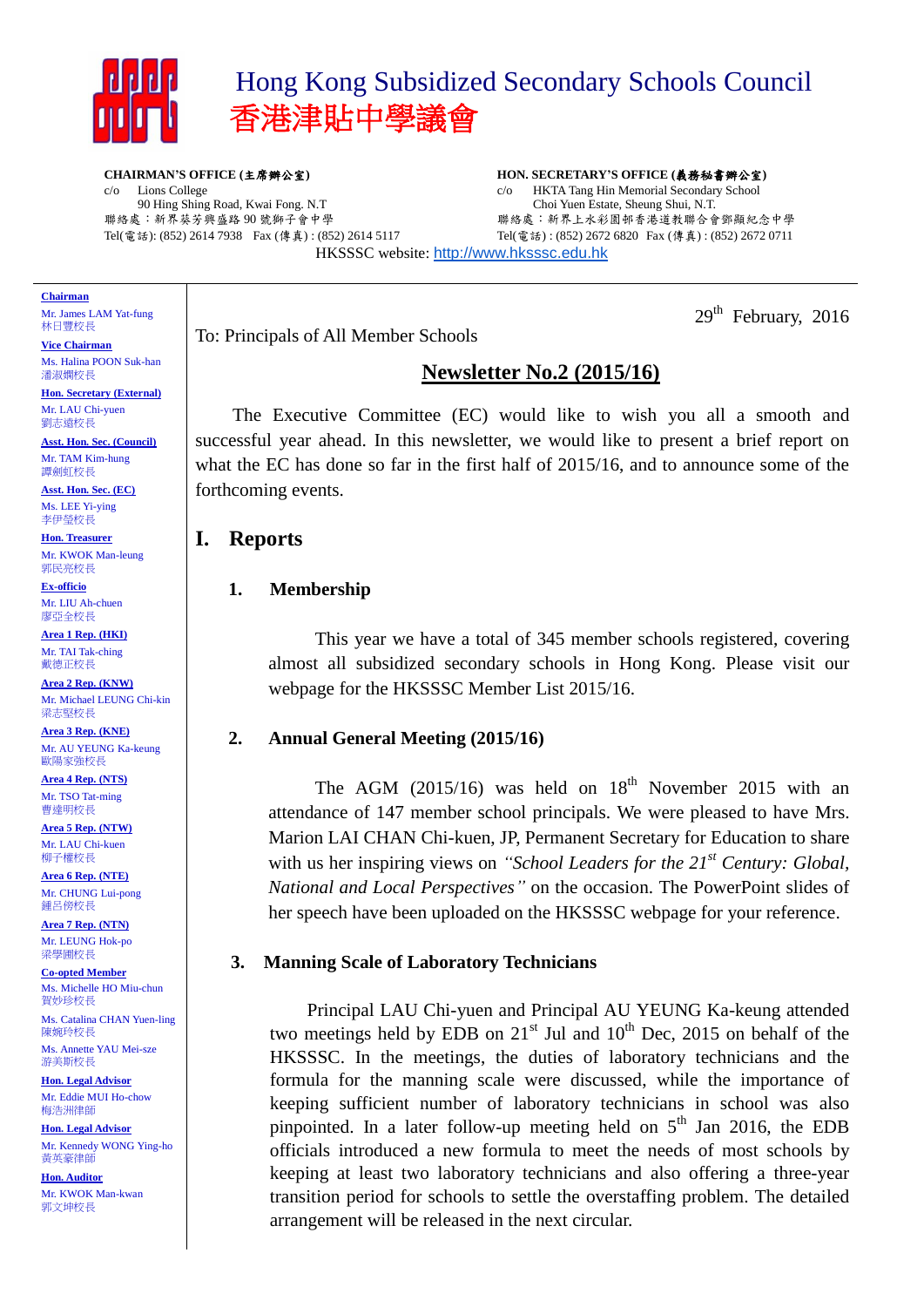

c/o Lions College

# Hong Kong Subsidized Secondary Schools Council 香港津貼中學議會

**CHAIRMAN'S OFFICE (**主席辦公室**)**

90 Hing Shing Road, Kwai Fong. N.T 聯絡處:新界葵芳興盛路 90 號獅子會中學

Tel(電話): (852) 2614 7938 Fax (傳真) : (852) 2614 5117

**HON. SECRETARY'S OFFICE (**義務秘書辦公室**)** c/o HKTA Tang Hin Memorial Secondary School Choi Yuen Estate, Sheung Shui, N.T. 聯絡處:新界上水彩園邨香港道教聯合會鄧顯紀念中學 Tel(電話) : (852) 2672 6820 Fax (傳真) : (852) 2672 0711

HKSSSC website: [http://www.hksssc.edu.hk](http://www.hksssc.edu.hk/)

### **4. AM/SAM Acting Allowance**

In response to member schools' enquiries on the captioned issue, a meeting with Mrs HONG CHAN Tsui-wah, Deputy Secretary for Education(4) was arranged on  $3<sup>rd</sup>$  Feb 2016 to discuss the possible ways of settling the disputes among EDB, schools and teachers concerned. In the meeting, EDB officials stated once again that all money given to school due to AM/SAM acting allowance would have to be returned to the Government. We suggested that REOs should discuss with schools in detail the arrangement of the back payment in a friendly manner and no deduction of any kinds of subsidies from the school should be made before a consensus is reached with the schools concerned. It was also discussed if schools could make use of non-government fund to make the back payment.

### **II. General Meeting**

The General Meeting will be held in Assembly Hall, 4/F, North Tower, YMCA of Hong Kong, 41 Salisbury Road, Tsimshatsui, Kowloon on **Wednesday, 18 th May 2015 at 9:00 a.m.**

| <b>Programme for the meeting</b>                   |
|----------------------------------------------------|
| Registration                                       |
| <b>General Meeting</b>                             |
| Tea Break                                          |
| Keynote Speech: "Development of Innovation"        |
| and Technology in Hong Kong" (TBC)                 |
| Speaker: Professor Tsui Lap-chee, President of The |
| Academy of Sciences of Hong Kong                   |
| $12:00 \text{ nm} - 12:15 \text{ p.m.}$<br>Q & A   |
| Lunch Buffet                                       |
|                                                    |

Please fill in the Reply Slip to confirm your attendance at the meeting and reserve your lunch (HK\$100 per head). Kindly return it to Mr. KWOK Man Leung, Hon Treasurer, on or before  $4<sup>th</sup>$  May 2016. Your support and participation would be very much appreciated. We look forward to seeing you in the meeting.

Yours sincerely,

 $\frac{1}{2}$ 

TAM Kim-hung (Mr) Asst. Hon. Sec. (Council)

## **Chairman**

Mr. James LAM Yat-fung 林日豐校長

**Vice Chairman** Ms. Halina POON Suk-han 潘淑嫻校長

**Hon. Secretary (External)** Mr. LAU Chi-yuen 劉志遠校長

**Asst. Hon. Sec. (Council)** Mr. TAM Kim-hung 譚劍虹校長

**Asst. Hon. Sec. (EC)** Ms. LEE Yi-ying 李伊瑩校長

**Hon. Treasurer** Mr. KWOK Man-leung 郭民亮校長

**Ex-officio** Mr. LIU Ah-chuen 廖亞全校長

**Area 1 Rep. (HKI)** Mr. TAI Tak-ching 戴德正校長

**Area 2 Rep. (KNW)** Mr. Michael LEUNG Chi-kin 梁志堅校長

**Area 3 Rep. (KNE)** Mr. AU YEUNG Ka-keung 歐陽家強校長

**Area 4 Rep. (NTS)** Mr. TSO Tat-ming 曹達明校長

**Area 5 Rep. (NTW)** Mr. LAU Chi-kuen 柳子權校長

**Area 6 Rep. (NTE)** Mr. CHUNG Lui-pong 鍾呂傍校長

**Area 7 Rep. (NTN)** Mr. LEUNG Hok-po 梁學圃校長

**Co-opted Member** Ms. Michelle HO Miu-chun 賀妙珍校長

Ms. Catalina CHAN Yuen-ling 陳婉玲校長

Ms. Annette YAU Mei-sze 游美斯校長

**Hon. Legal Advisor** Mr. Eddie MUI Ho-chow 梅浩洲律師

**Hon. Legal Advisor** Mr. Kennedy WONG Ying-ho 黃英豪律師

**Hon. Auditor** Mr. KWOK Man-kwan 郭文坤校長